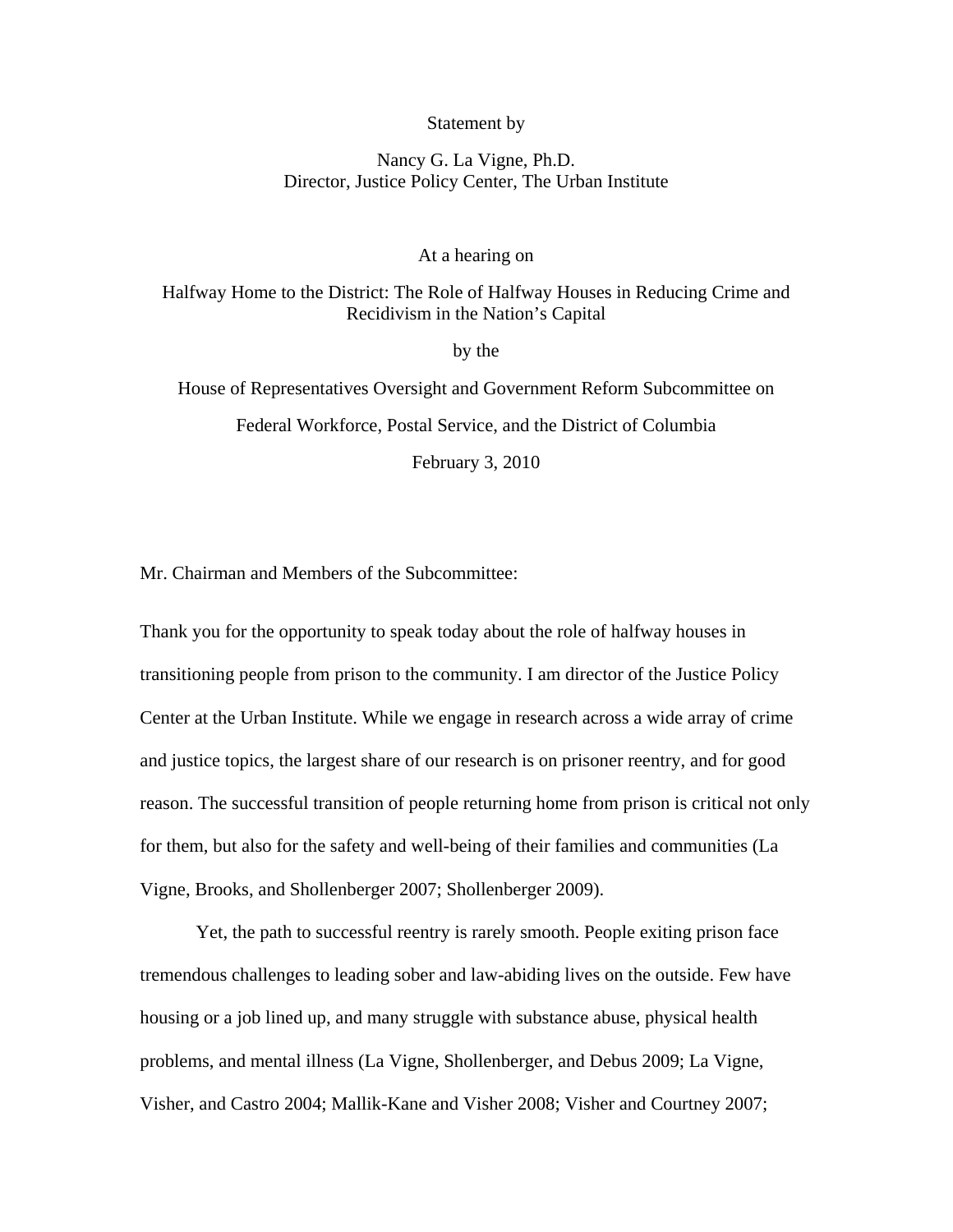Visher et al. 2005). While they may have received treatment, training, or assistance behind bars, far too often prisoners are released without the support and services critical to their successful reintegration (La Vigne et al. 2009; La Vigne, et al. 2004; Mallik-Kane and Visher 2008; Visher et al. 2005).

Prisoners returning home to the District face the additional challenge of having been incarcerated hundreds of miles away from their families and potential employers (Roman and Kane 2006). They return home in need of health care, drug treatment, jobs, and importantly, safe and affordable shelter (Hall et al. 2009; Roman and Kane 2006). That's where halfway houses come in. When designed and operated well, halfway houses can serve as a secure and supportive way station, easing what would otherwise be a stark transition from the prison environment to the free world.

I wish I could tell you that halfway houses are a definitive success in reducing recidivism, but it's not that clear cut. For every study that finds halfway houses effective, another finds they have no effect at all. Why? Because not all halfway houses are created equal. Some house only low-risk inmates, while others welcome inmates of all risk levels. Some offer a full complement of programs and services, while others function strictly as work-release centers. These variations in populations and services may explain the mixed findings on their effectiveness.

In fact, the most definitive evaluation of halfway houses suggests that mediumand high-risk residents are most likely to benefit from living in these homes, demonstrating a significantly lower likelihood of reoffending than matched comparison groups that do not transition through halfway houses (Lowenkamp and Latessa 2002). The same study found that low-risk residents using halfway houses actually have *higher*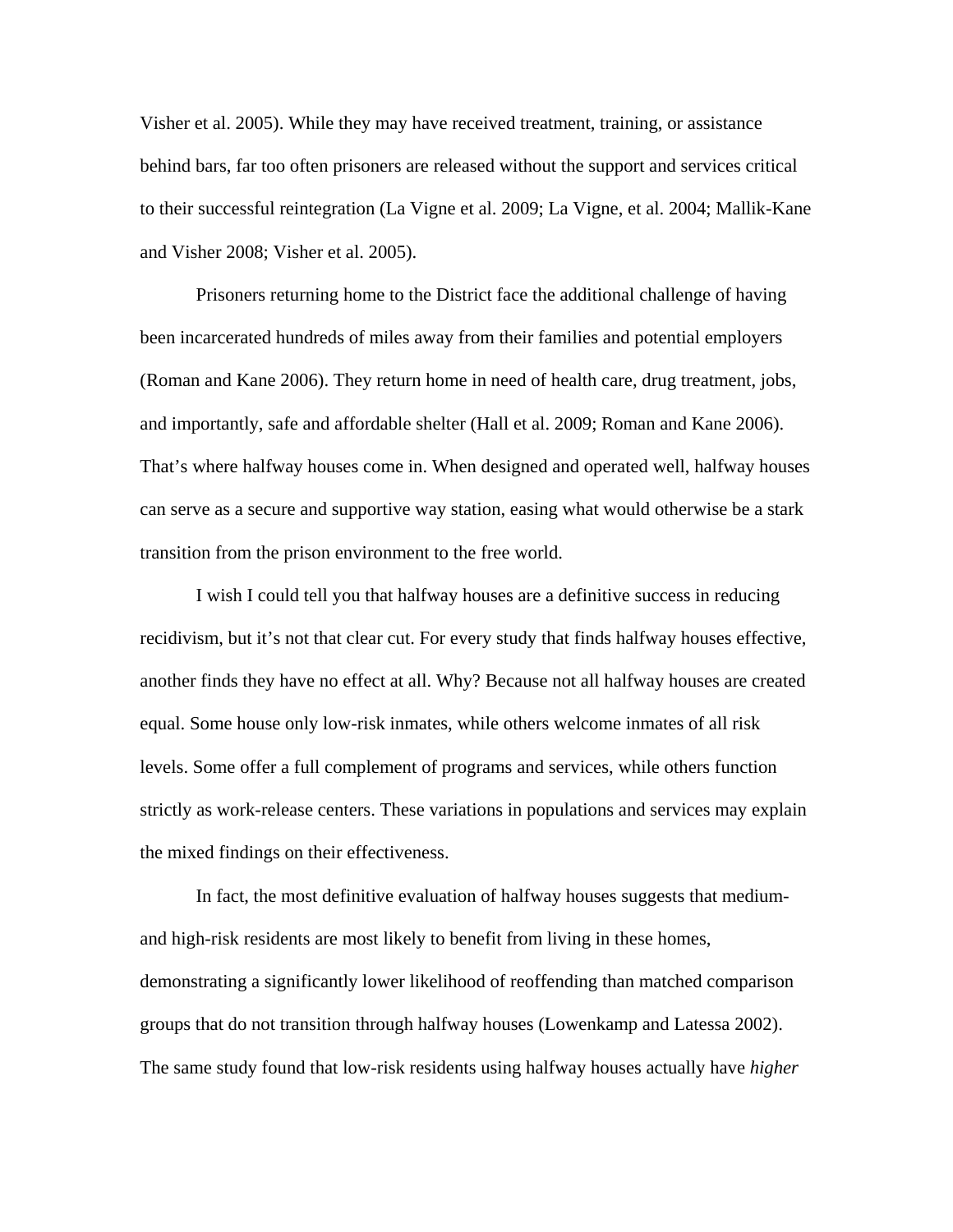rates of recidivism than comparison groups. What that means is that housing low-risk prisoners in transitional facilities takes them out of the environment that makes them low risk to begin with.

Research has also found that the type and quality of programs halfway houses offer make a big difference in preventing reoffending. Effective halfway house programs have qualified staff who use such evidence-based practices as needs assessments and tailored, wraparound services (Lowenkamp, Latessa, and Smith 2006).

 So what does this mean for the District? About half the prisoners returning to D.C. transition through "residential reentry centers," the District's term for halfway houses. Some questions for this committee include: Are the right prisoners housed there? Are risk assessment tools employed to ensure that medium- and high-risk prisoners—the ones most likely to benefit—end up filling those beds? Do the centers assess the needs of their residents? Target services to those needs? Hire and retain well-trained, experienced staff? Engage in self-evaluation of the quality and effectiveness of their programs? These measures will enable the District to yield the best possible public safety impact from its halfway houses.

D.C.'s halfway houses are a scarce but potentially valuable resource in improving prisoner reentry, reducing recidivism, and increasing public safety in the nation's capital. I urge the committee to ensure that these facilities are used effectively to make the most of their potential for successful prisoner reentry and improved public safety.

Thank you for your time. I welcome any questions you may have.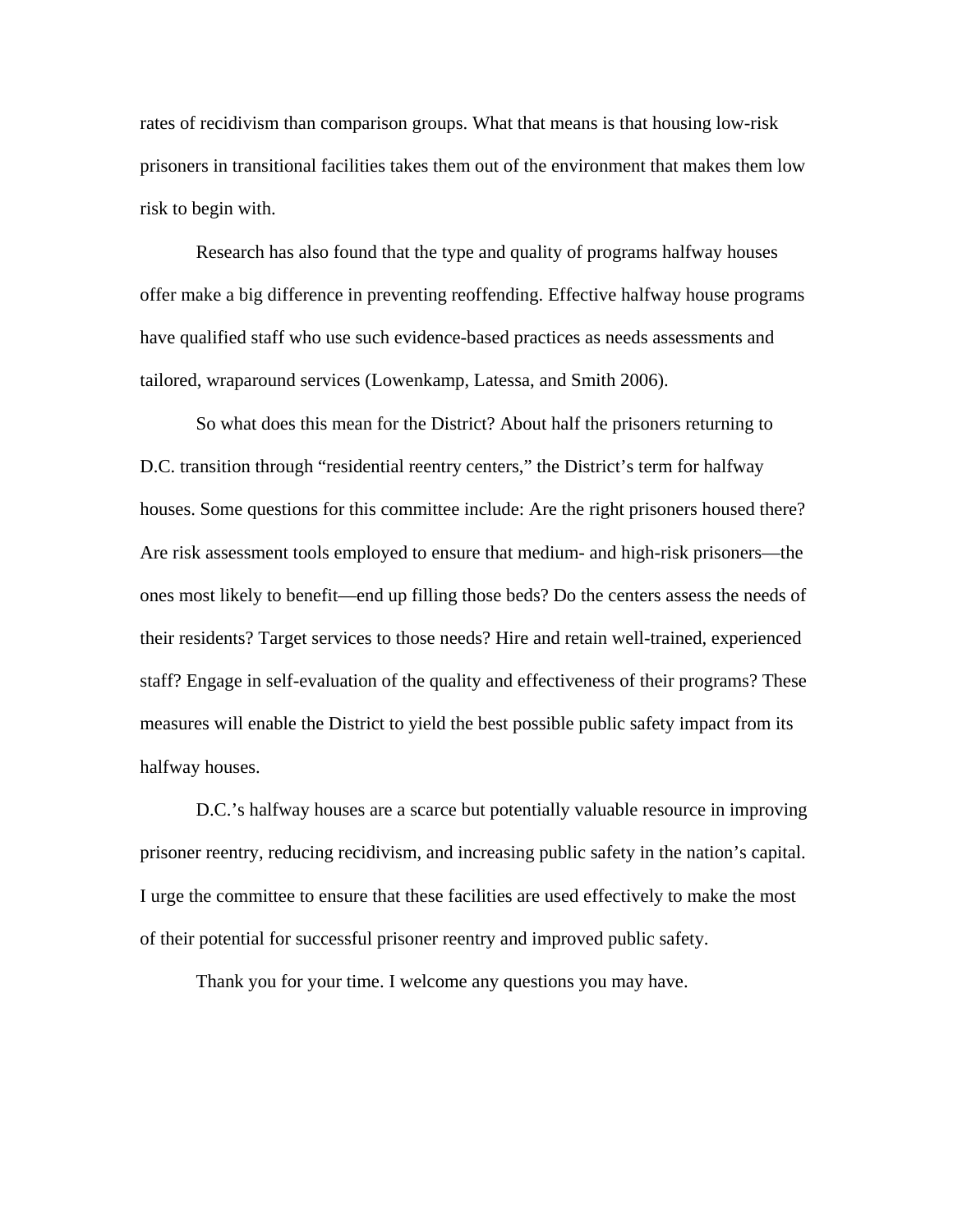# **Note**

The views expressed are those of the author and should not be attributed to the Urban Institute, its trustees, or its funders.

# **References**

Hall, Sam, Martha Burt, Caterina G. Roman, and Jocelyn Fontaine. 2009. "Reducing the Revolving Door of Incarceration and Homelessness in the District of Columbia: Population Overlaps." Washington, DC: The Urban Institute. http://www.urban.org/publications/411859.html.

La Vigne, Nancy G., Lisa E. Brooks, and Tracey L. Shollenberger. 2007. "Returning Home: Exploring the Challenges and Successes of Recently Released Texas Prisoners." Washington, DC: The Urban Institute. http://www.urban.org/publications/311471.html.

La Vigne, Nancy G., Tracey L. Schollenberger, and Sara Debus. 2009. "One Year Out: The Experiences of Male Returning Prisoners in Houston, Texas." Washington, DC: The Urban Institute. http://www.urban.org/publications/411911.html.

La Vigne, Nancy G., Christy A. Visher, and Jennifer Castro. 2004. "Chicago Prisoners' Experiences Returning Home." Washington, DC: The Urban Institute. http://www.urban.org/publications/311115.html.

Lowenkamp, C. T., and E. J. Latessa. 2002. "Evaluation of Ohio's Community-Based Correctional Facilities and Halfway House Programs: Final Report." University of Cincinnati Center for Criminal Justice Research: Cincinnati, OH.

Lowenkamp, C. T., E. J. Latessa, and P. Smith. 2006. "Does Correctional Program Quality Really Matter? The Impact of Adhering to the Principles of Effective Intervention." *Criminology & Public Policy* 5(3): 575–94.

 Mallik-Kane, Kamala, and Christy A. Visher. 2008. "Health and Prisoner Reentry: How Physical, Mental, and Substance Abuse Conditions Shape the Process of Reintegration." Washington, DC: The Urban Institute. http://www.urban.org/publications/411617.html.

Roman, Caterina G., and Michael Kane. 2006. "The Housing Landscape for Returning Prisoners in the District." Washington, DC: The Urban Institute. http://www.urban.org/publications/411433.html.

Shollenberger, Tracey L. 2009. "When Relatives Return: Interviews with Family Members of Returning Prisoners in Houston, Texas." Washington, DC: The Urban Institute. http://www.urban.org/publications/411903.html.

Visher, Christy A., and Shannon M. E. Courtney. 2007. "One Year Out: Experiences of